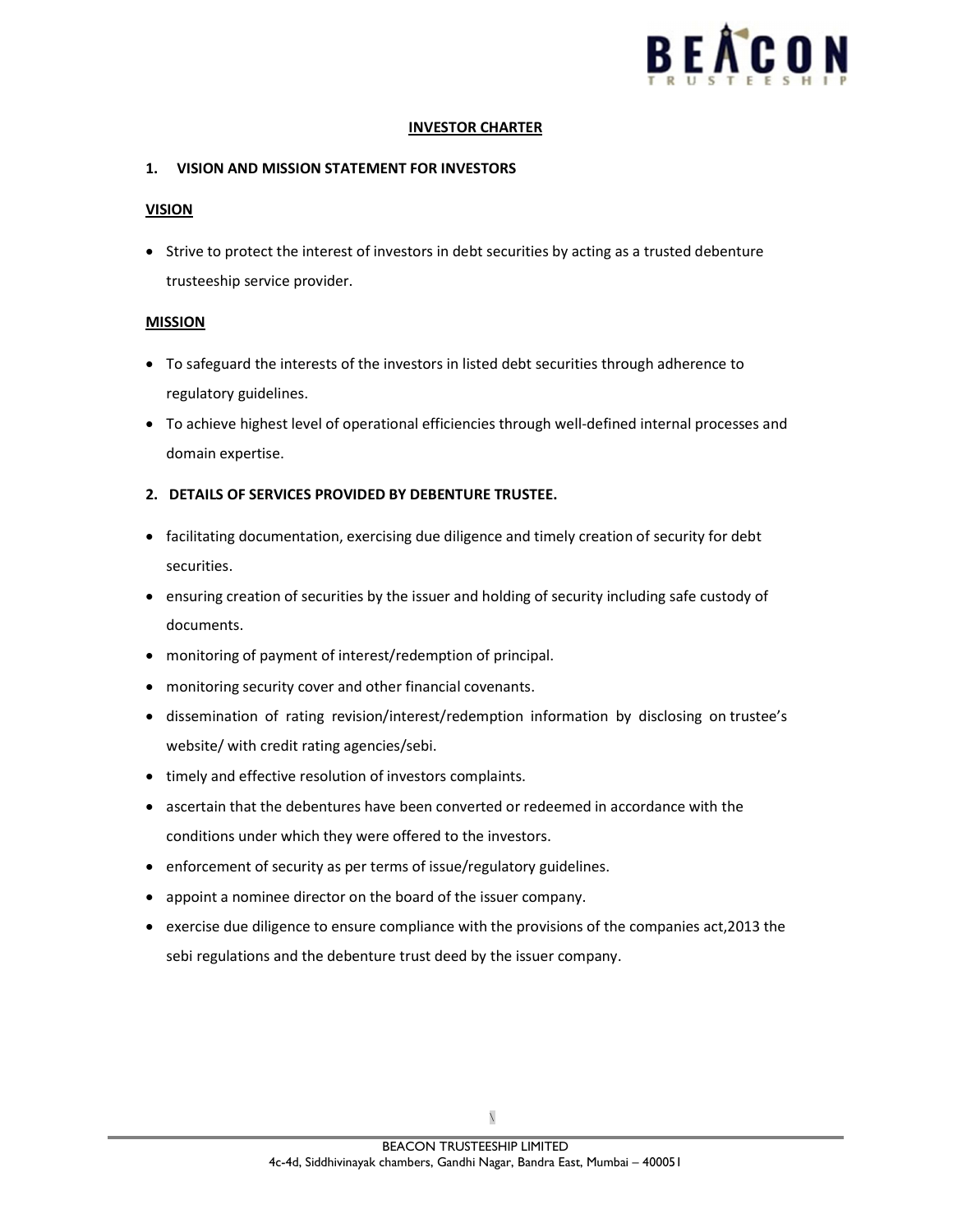

| S.No                 |                                                                                        | Timeline (within |
|----------------------|----------------------------------------------------------------------------------------|------------------|
|                      | Type of Activity/ Service                                                              | number of days)  |
| 1.                   | Disclosure by Debenture Trustee on Website or Stock Exchanges, as<br>applicable        |                  |
| On continuous basis  |                                                                                        |                  |
|                      | a. Revision in Credit ratings of debt securities                                       | $\mathbf{1}$     |
|                      | b. Status of payment of interest/principal by the listed entity                        | $\mathbf{1}$     |
| On quarterly basis   |                                                                                        |                  |
|                      | Monitoring of Asset Cover Certificate for secured non-                                 |                  |
| a.                   | convertible debentures                                                                 | 60               |
| b.                   | Statement of value of pledged securities to Stock Exchange                             | 60               |
| C.                   | Net worth certificate of guarantor to stock exchange (in case                          | 60               |
|                      | NCDs are secured by way of personal guarantee)                                         |                  |
|                      | d. Status of Quarterly compliance report submitted by listed entity                    | 60               |
| On half yearly basis |                                                                                        |                  |
| a.                   | Details of Debenture issues handled by debenture trustee                               | 60               |
|                      | and their status                                                                       |                  |
| b.                   | Status of information regarding breach of covenants/terms of                           | 60               |
|                      | the issue, if any action taken by debenture trustee                                    |                  |
| C.                   | Complaints received by debenture trustee(s) including default                          | 60               |
| d.                   | cases<br>Monitoring of Asset Cover Certificate for unsecured non-                      |                  |
|                      | convertible debentures [as provided by the issuer company                              | 60               |
| On annual basis      |                                                                                        |                  |
|                      |                                                                                        |                  |
| а. І                 | Financials/value of guarantor prepared on basis of audited                             | 75               |
|                      | financial statement etc. of the guarantor(in case NCDs are                             |                  |
| b.                   | secured by way of corporate guarantee)<br>Valuation report and title search report for |                  |
|                      | the immovable/movable assets, if any.                                                  | 75               |
| C.                   | Status regarding maintenance of accounts maintained under                              |                  |
|                      | supervision of debenture trustee                                                       | 75               |
| d.                   | Status of information regarding any default by listed entity and                       |                  |
|                      | action taken by debenture trustee                                                      | 75               |
| e.                   | Utilization Certificate submitted by listed entity                                     | 75               |
| 2.                   | Other services/activities                                                              |                  |
| a.                   | Providing copy of debenture trust deed to investor                                     | 7                |
| b.                   | Redressal of Investor Grievances by Debenture Trustee                                  | 30               |
|                      | Notice to be issued by Debenture Trustees in case of change in                         |                  |
| C.                   | terms of debt securities including rollover, redemption of debt                        | 15               |
|                      | securities etc.                                                                        |                  |
|                      |                                                                                        |                  |

# 3. Guidance pertaining to timelines for various services provided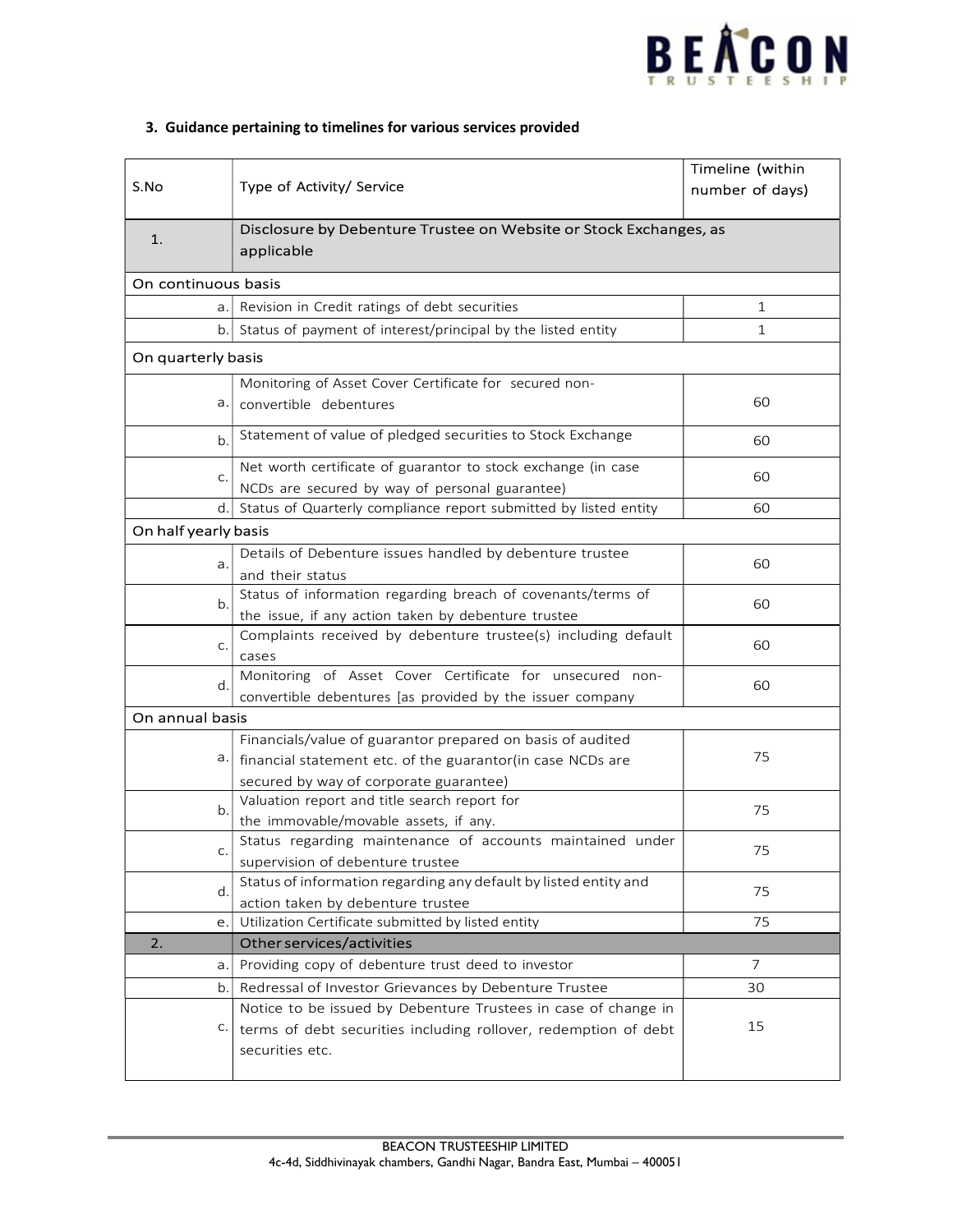

## 4. GUIDANCE PERTAINING TO SPECIAL CIRCUMSTANCES

## BREACH OF COVENANT AND/OR EVENT OF DEFAULT

- the debenture trustee(s) shall take following steps in case of breach of covenants or terms of issue and/or event of default:
- Send a notice to the investors within 3 days of breach of covenants or terms of issue and/or event of default.
- Convene the meeting of investors within 30 days of breach of covenants or terms of issue and/or event of default.
- To enforce security or enter into the inter creditor agreement or as decided in the meeting of investors.

#### 5. RIGHTS AND OBLIGATIONS OF INVESTORS

## INVESTOR RIGHT – RIGHT TO

- To inspect debenture trust deed, to obtain copy of debenture trust deed and related documents as per prevailing state stamp laws.
- Receive notice
	- o of any change in terms of debt securities including rollover, redemption etc.
	- o of breach of covenants and/or event of default from debenture trustees
	- o of compromise or arrangement, to sanction any variation in the rights of the investors and to sanction any compromise or arrangement proposed to be made between the company and investor(s)
- call for meeting to be convened by the debenture trustee on requisition in writing signed by investors holding at least 1/10th in value of the debentures for the time being outstanding.
- to lodge complaints with respect to their debt securities including non-receipt of interest and or principal etc. With debenture trustee.
- receive information from issuers as per sebi regulations and companies act, 2013.